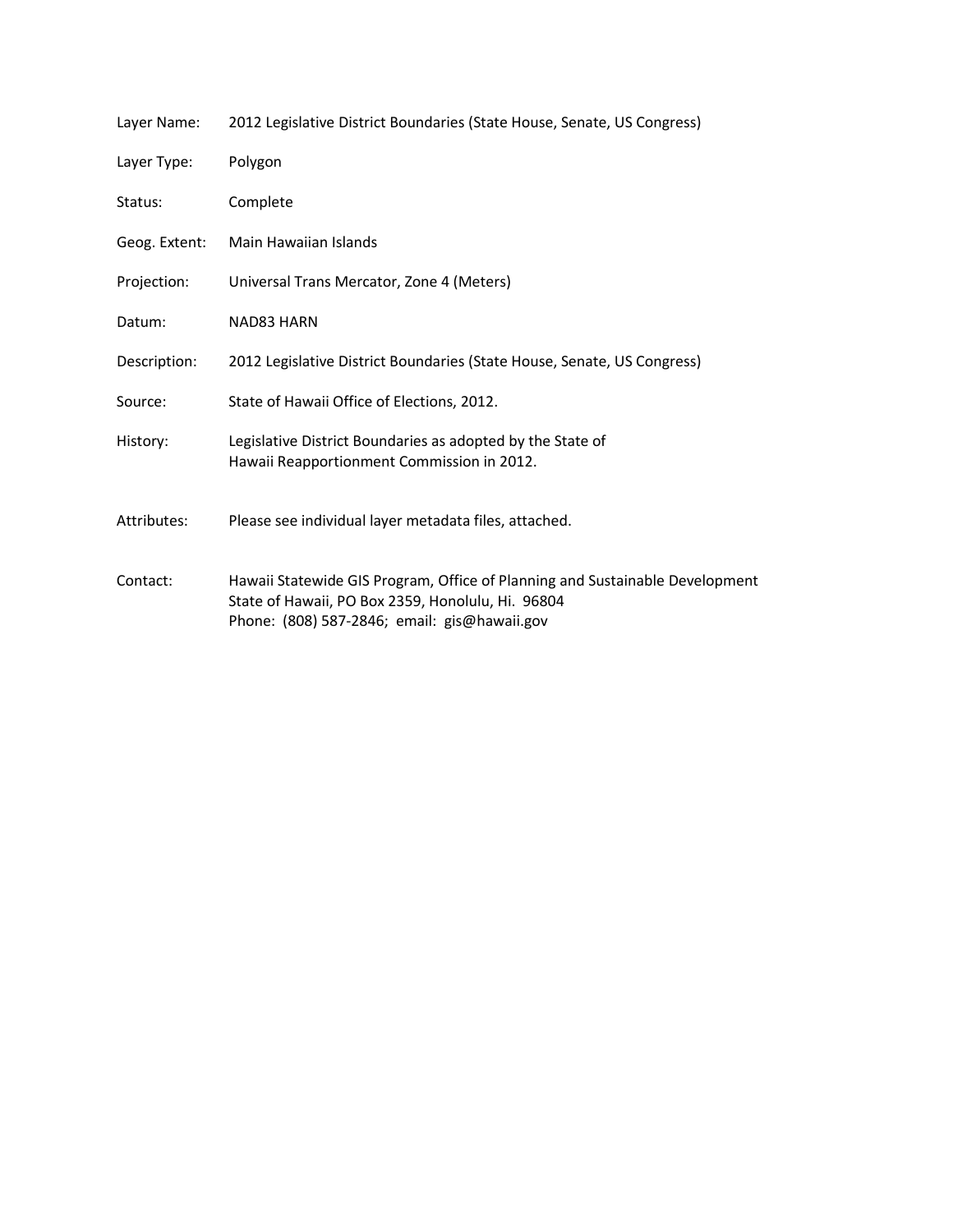| Layer Name:   | 2012 Hawaii State House of Representative District Boundaries                                                                                    |
|---------------|--------------------------------------------------------------------------------------------------------------------------------------------------|
| Layer Type:   | Polygon                                                                                                                                          |
| Status:       | Complete                                                                                                                                         |
| Geog. Extent: | Main Hawaiian Islands                                                                                                                            |
| Projection:   | Universal Trans Mercator, Zone 4 (Meters)                                                                                                        |
| Datum:        | NAD83 HARN                                                                                                                                       |
| Description:  | State of Hawaii House of Representative District Boundaries.                                                                                     |
| Source:       | State of Hawaii Office of Elections, 2012.                                                                                                       |
| History:      | State of Hawaii House of Representative District Boundaries as adopted by the State of<br>Hawaii Reapportionment Commission in 2012.             |
| Attributes:   | Polygons:                                                                                                                                        |
|               | <b>State House District Number</b><br><b>HDist</b>                                                                                               |
| Contact:      | Hawaii Statewide GIS Program, Office of Planning, State of Hawaii,<br>PO Box 2359, Honolulu, Hi. 96804; (808) 587-2846.<br>email: gis@hawaii.gov |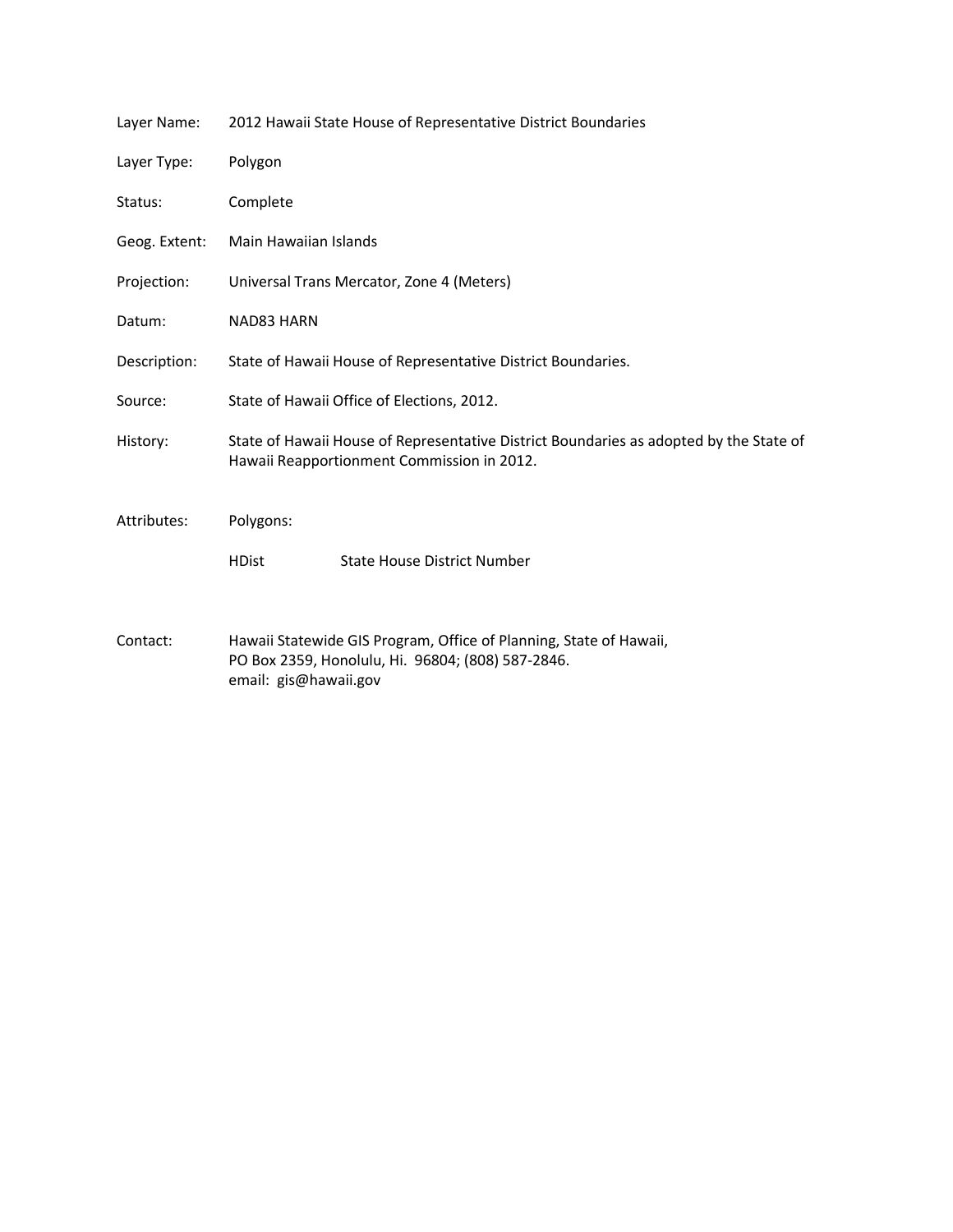| Layer Name:   | 2012 Hawaii State Senate District Boundaries                                                                                                                                      |
|---------------|-----------------------------------------------------------------------------------------------------------------------------------------------------------------------------------|
| Layer Type:   | Polygon                                                                                                                                                                           |
| Status:       | Complete                                                                                                                                                                          |
| Geog. Extent: | Main Hawaiian Islands                                                                                                                                                             |
| Projection:   | Universal Trans Mercator, Zone 4 (Meters)                                                                                                                                         |
| Datum:        | NAD83 HARN                                                                                                                                                                        |
| Description:  | State of Hawaii Senate District Boundaries.                                                                                                                                       |
| Source:       | State of Hawaii Office of Elections, 2012.                                                                                                                                        |
| History:      | State of Hawaii Senate District Boundaries as adopted by the State of<br>Hawaii Reapportionment Commission in 2012.                                                               |
| Attributes:   | Polygons:                                                                                                                                                                         |
|               | <b>SDist</b><br><b>State Senate District Number</b>                                                                                                                               |
| Contact:      | Hawaii Statewide GIS Program, Office of Planning and Sustainable Development<br>State of Hawaii, PO Box 2359, Honolulu, Hi. 96804<br>Phone: (808) 587-2846; email: gis@hawaii.gov |
|               |                                                                                                                                                                                   |